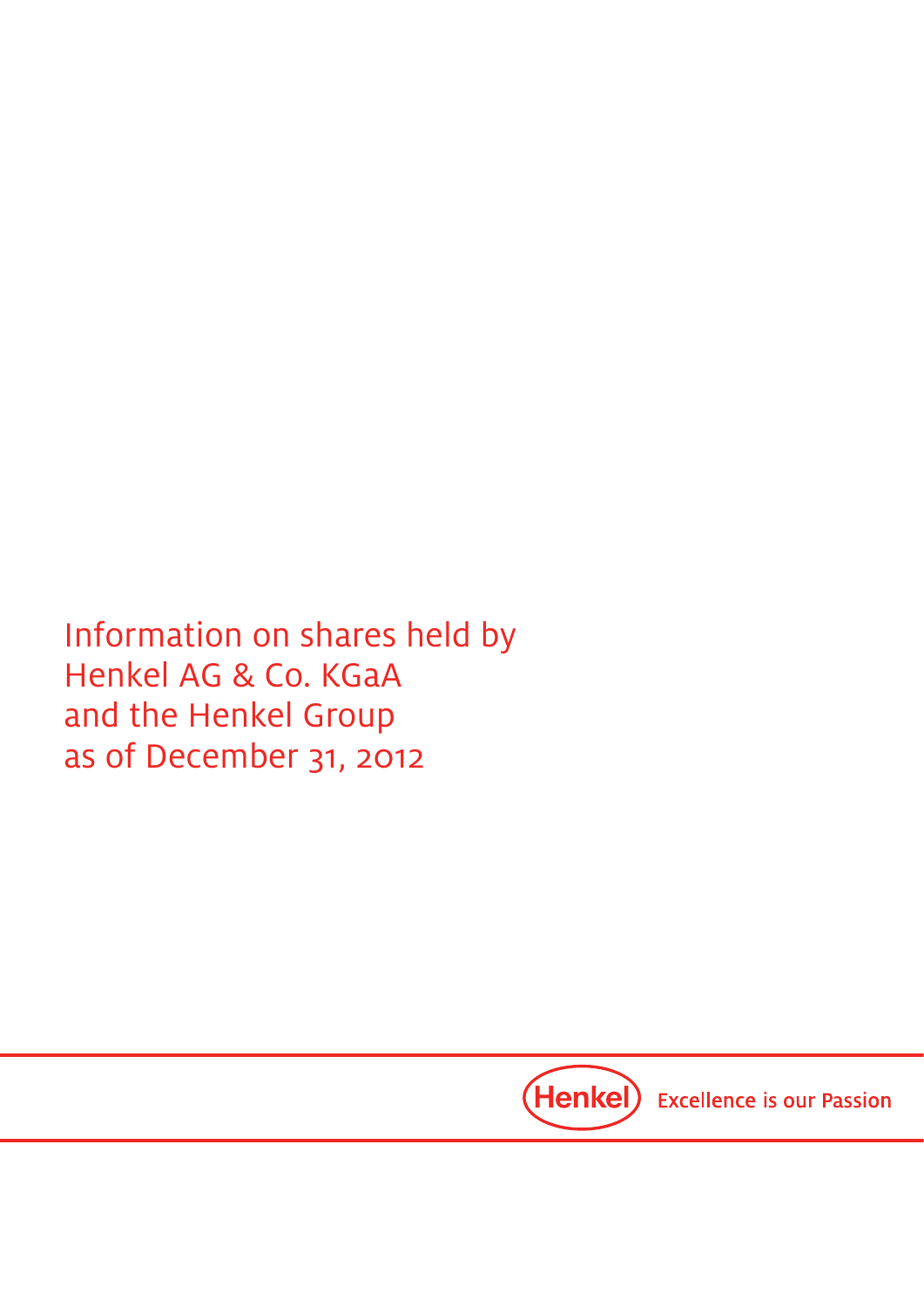# Information on shares in affiliated companies and other investments

## **1. Fully consolidated subsidiaries**

|                                                    |                     | Share<br><b>Henkel Group</b><br>in percent | <b>Direct Share</b><br><b>Henkel AG</b><br>& Co. KGaA<br>in percent | Equity<br>in million euros | Net Income<br>in million euros |
|----------------------------------------------------|---------------------|--------------------------------------------|---------------------------------------------------------------------|----------------------------|--------------------------------|
| Algeria                                            |                     |                                            |                                                                     |                            |                                |
| Henkel Algérie S.P.A.                              | Dely Brahim         | 100.00                                     |                                                                     | 63                         | 21                             |
| Henkel Building Systems Algérie S.P.A.             | Reghaia             | 51.00                                      |                                                                     | 1                          | 0                              |
| Argentina                                          |                     |                                            |                                                                     |                            |                                |
| Henkel Argentina S.A.                              | <b>Buenos Aires</b> | 100.00                                     | 99.82                                                               | 19                         | $-1$                           |
| Australia                                          |                     |                                            |                                                                     |                            |                                |
| Henkel Australia Pty. Ltd.                         | Silverwater         | 100.00                                     | 55.85                                                               | 186                        | 18                             |
| Henkel Finance Australia L.P.                      | Kilsyth, Victoria   | 100.00                                     | 99.90                                                               | $-32$                      | $-7$                           |
| Austria                                            |                     |                                            |                                                                     |                            |                                |
| Biozym GmbH                                        | Kundl               | 49.00                                      |                                                                     | 9                          | 1                              |
| Henkel Austria GmbH                                | Vienna              | 100.00                                     |                                                                     | 54                         | 8                              |
| Henkel Central Eastern Europe GmbH                 | Vienna              | 100.00                                     | 100.00                                                              | 883                        | 176                            |
| <b>Belarus</b>                                     |                     |                                            |                                                                     |                            |                                |
| Henkel Bautechnik TAA                              | Zaslavl             | 66.00                                      |                                                                     | $\overline{2}$             | 3                              |
| <b>Belgium</b>                                     |                     |                                            |                                                                     |                            |                                |
| Henkel Belgium N.V.                                | <b>Brussels</b>     | 100.00                                     | 100.00                                                              | 639                        | 44                             |
| Henkel Electronic Materials (Belgium) N.V.         | Westerlo            | 100.00                                     |                                                                     | 75                         | 5                              |
| Sovereign Specialty Chemicals B.V.B.A.             | <b>Brussels</b>     | 100.00                                     |                                                                     | $\mathsf{O}\xspace$        | 0                              |
| Bosnia and Herzegovina                             |                     |                                            |                                                                     |                            |                                |
| Henkel BH d.o.o.                                   | Sarajevo            | 100.00                                     |                                                                     | $\mathbf{1}$               | 1                              |
| Brazil                                             |                     |                                            |                                                                     |                            |                                |
| Henkel Ltda.                                       | São Paulo           | 100.00                                     | 33.59                                                               | 190                        | 18                             |
| <b>Bulgaria</b>                                    |                     |                                            |                                                                     |                            |                                |
| Henkel Bulgaria EOOD                               | Sofia               | 100.00                                     |                                                                     | 11                         | 3                              |
| Canada                                             |                     |                                            |                                                                     |                            |                                |
| G. Gauthier Metallurgical, Inc.                    | Montreal            | 100.00                                     |                                                                     | $\mathbf 0$                | 0                              |
| Henkel Canada Corporation                          | Mississauga         | 100.00                                     |                                                                     | 76                         | 10                             |
| Henkel Consumer Goods Canada, Inc.                 | Toronto             | 100.00                                     |                                                                     | 17                         | 8                              |
| Chile                                              |                     |                                            |                                                                     |                            |                                |
| Henkel Chile Ltda.                                 | Santiago            | 100.00                                     | 100.00                                                              | 53                         | 6                              |
| China                                              |                     |                                            |                                                                     |                            |                                |
| Ablestik (Shanghai) Ltd.                           | Shanghai            | 100.00                                     |                                                                     | 88                         | 19                             |
| Changchun Henkel Surface Technologies Co. Ltd.     | Changchun           | 60.00                                      | 43.15                                                               | 34                         | 12                             |
| Chengdu Henkel Adhesive Technologies Co. Ltd.      | Chengdu             | 100.00                                     |                                                                     | 3                          | $-1$                           |
| Guangzhou Henkel Surface Technologies Co. Ltd.     | Guangzhou           | 100.00                                     | 100.00                                                              | 33                         | 5                              |
| Guangzhou National Adhesives Co. Ltd.              | Panyu               | 90.48                                      |                                                                     | 26                         | 2                              |
| Henkel (China) Co. Ltd.                            | Shanghai            | 99.11                                      | 88.31                                                               | 86                         | 21                             |
| Henkel (China) Investment Co. Ltd.                 | Shanghai            | 100.00                                     | 100.00                                                              | $-24$                      | 14                             |
| Henkel (Jiangsu) Auto Parts Co. Ltd.               | Danyang             | 70.00                                      | 40.00                                                               | 16                         | 5                              |
| Henkel Adhesive Trading (Shanghai) Co. Ltd.        | Shanghai            | 100.00                                     |                                                                     | 11                         | 0                              |
| Henkel Adhesives Co. Ltd.                          | Shantou             | 100.00                                     | 89.91                                                               | 16                         | $-1$                           |
| Henkel Adhesives Technologies (Guangdong) Co. Ltd. | Humen, Guangdong    | 100.00                                     |                                                                     | 83                         | 5                              |
| Henkel Chemical Technologies (Shanghai) Ltd.       | Songjiang, Shanghai | 100.00                                     |                                                                     | 184                        | 6                              |
| Henkel Huawei Electronics Co. Ltd.                 | Lianyungang         | 95.00                                      | 84.73                                                               | 56                         | 3                              |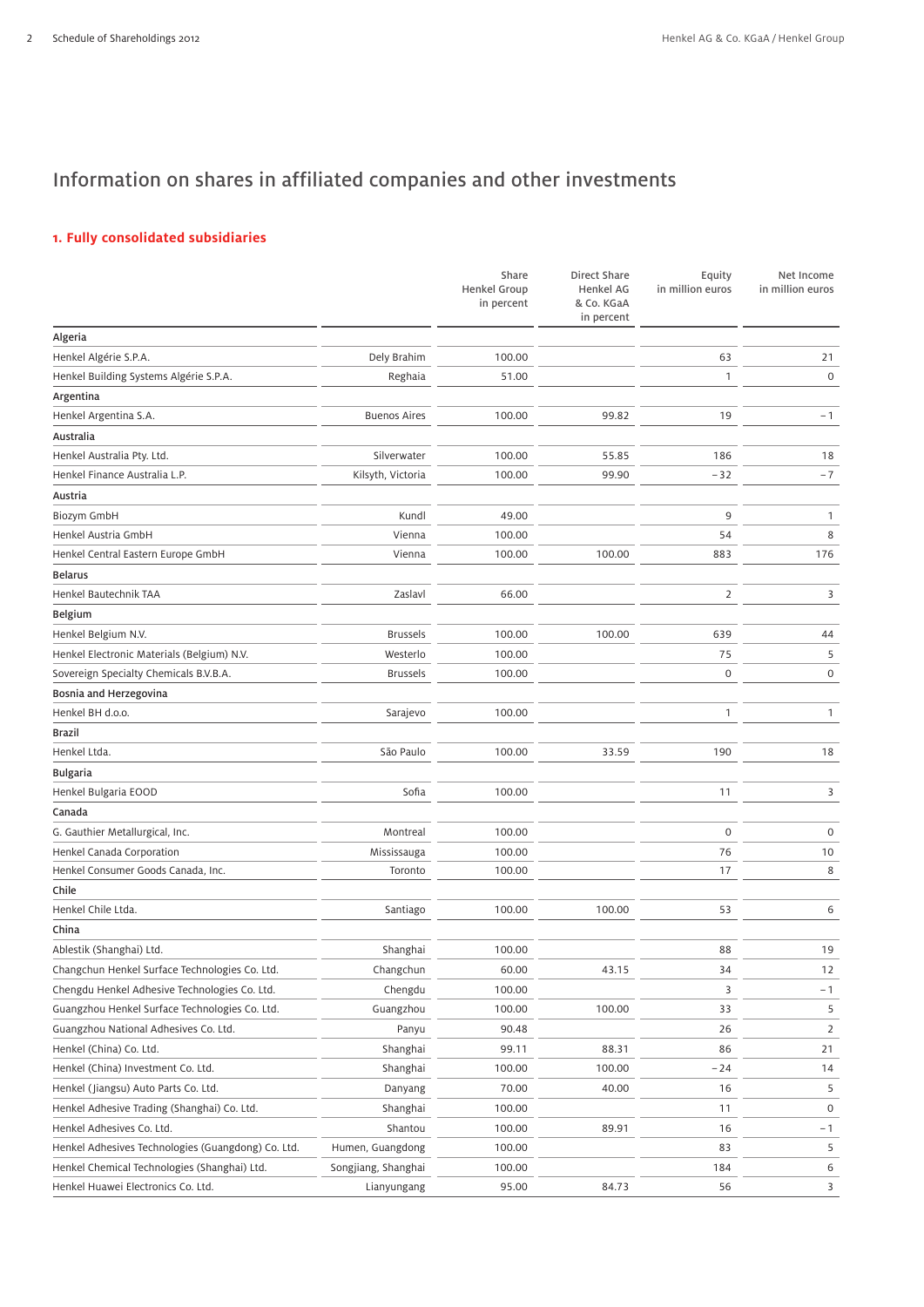|                                                      |                                   | Share<br><b>Henkel Group</b><br>in percent | Direct Share<br><b>Henkel AG</b><br>& Co. KGaA<br>in percent | Equity<br>in million euros | Net Income<br>in million euros |
|------------------------------------------------------|-----------------------------------|--------------------------------------------|--------------------------------------------------------------|----------------------------|--------------------------------|
| Henkel Loctite (China) Co. Ltd.                      | Yantai                            | 100.00                                     |                                                              | 184                        | 42                             |
| National Starch & Chemical (Tianjin) Co. Ltd.        | <b>Tianjin City</b>               | 100.00                                     |                                                              | $\boldsymbol{0}$           | $\mathbf 0$                    |
| Shanghai Henkel Xianghua Adhesives Co. Ltd.          | Shanghai                          | 70.00                                      | 60.00                                                        | 9                          | 2                              |
| Xi'an Henkel Han Gang Adhesives Co. Ltd.             | Xi'an                             | 90.00                                      | 90.00                                                        | $\overline{7}$             | $\mathsf{O}\xspace$            |
| Colombia                                             |                                   |                                            |                                                              |                            |                                |
| Henkel Colombiana S.A.S.                             | Bogotá                            | 100.00                                     | 50.00                                                        | 39                         | 5                              |
| Costa Rica                                           |                                   |                                            |                                                              |                            |                                |
| Henkel Costa Rica Ltda.                              | San Joaquín de Flores,<br>Heredia | 100.00                                     | 100.00                                                       | 6                          | $\overline{2}$                 |
| Croatia                                              |                                   |                                            |                                                              |                            |                                |
| Henkel Croatia doo                                   | Zagreb                            | 100.00                                     |                                                              | 6                          | $\overline{2}$                 |
| Cyprus                                               |                                   |                                            |                                                              |                            |                                |
| GPM-Henkel Ltd.                                      | Dhali                             | 100.00                                     | 100.00                                                       | 10                         | $\mathbf{1}$                   |
| Czech Republic                                       |                                   |                                            |                                                              |                            |                                |
| Henkel CR spol. s.r.o.                               | Prague                            | 100.00                                     |                                                              | 21                         | 12                             |
| Denmark                                              |                                   |                                            |                                                              |                            |                                |
| Bella Vista A/S                                      | Silkeborg                         | 100.00                                     |                                                              | 5                          | 0                              |
| Dominican Republic                                   |                                   |                                            |                                                              |                            |                                |
| Henkel República Dominicana SRL                      | Santo Domingo                     | 100.00                                     | 100.00                                                       | 0                          | 0                              |
| Ecuador                                              |                                   |                                            |                                                              |                            |                                |
| Henkel Ecuatoriana S.A.                              | Quito                             | 100.00                                     | 100.00                                                       | 1                          | 0                              |
| Egypt                                                |                                   |                                            |                                                              |                            |                                |
| Henkel Egypt for Industry and Trade SAE              | Cairo                             | 100.00                                     | 100.00                                                       | 31                         | 13                             |
| Henkel Polybit Egypt Co. Ltd.                        | <b>Badr City</b>                  | 100.00                                     |                                                              | 3                          | $\mathbf 0$                    |
| Estonia                                              |                                   |                                            |                                                              |                            |                                |
| Henkel Balti OÜ                                      | Tartu                             | 100.00                                     |                                                              | 19                         | $\overline{2}$                 |
| Henkel Makroflex AS                                  | Tallinn                           | 100.00                                     |                                                              | 90                         | $\overline{7}$                 |
| Finland                                              |                                   |                                            |                                                              |                            |                                |
| Henkel Makroflex Oy                                  | Hausjärvi                         | 100.00                                     |                                                              | 7                          | $\mathbf 0$                    |
| Henkel Norden Oy                                     | Vantaa                            | 100.00                                     | 100.00                                                       | 58                         | 3                              |
| France                                               |                                   |                                            |                                                              |                            |                                |
| Henkel France S.A.                                   | Boulogne-Billancourt              | 100.00                                     |                                                              | 334                        | 76                             |
| Henkel Technologies France SAS                       | Boulogne-Billancourt              | 100.00                                     |                                                              | 162                        | $12$                           |
| Schwarzkopf S.A.                                     | Boulogne-Billancourt              | 100.00                                     |                                                              | 12                         | $\overline{2}$                 |
| Germany                                              |                                   |                                            |                                                              |                            |                                |
| CHEMOFAST Anchoring GmbH                             | Willich                           | 95.00                                      | 95.00                                                        | 15                         | 3                              |
| Elch GmbH                                            | Düsseldorf                        | 100.00                                     | 100.00                                                       | $\mathbf 0$                | $\mathbf 0$                    |
| Hans Schwarzkopf & Henkel GmbH                       | Hamburg                           | 100.00                                     | 100.00                                                       | $\mathbf 0$                | $\mathsf{O}\xspace$            |
| Henkel IP Management and IC Services GmbH            | Monheim                           | 100.00                                     | 100.00                                                       | 151                        | 151                            |
| Henkel Loctite-KID GmbH                              | Hagen                             | 100.00                                     | 100.00                                                       | 2                          | 3                              |
| Henkel Management AG                                 | Düsseldorf                        | 100.00                                     | 100.00                                                       | 4                          | $\mathbf{1}$                   |
| Inter Beteiligungsverwaltungs-Gesellschaft mbH       | Düsseldorf                        | 100.00                                     | 100.00                                                       | 3                          | $\mathsf{O}$                   |
| Schwarzkopf & Henkel Production Europe GmbH & Co. KG | Düsseldorf                        | 100.00                                     | 100.00                                                       | $-66$                      | 105                            |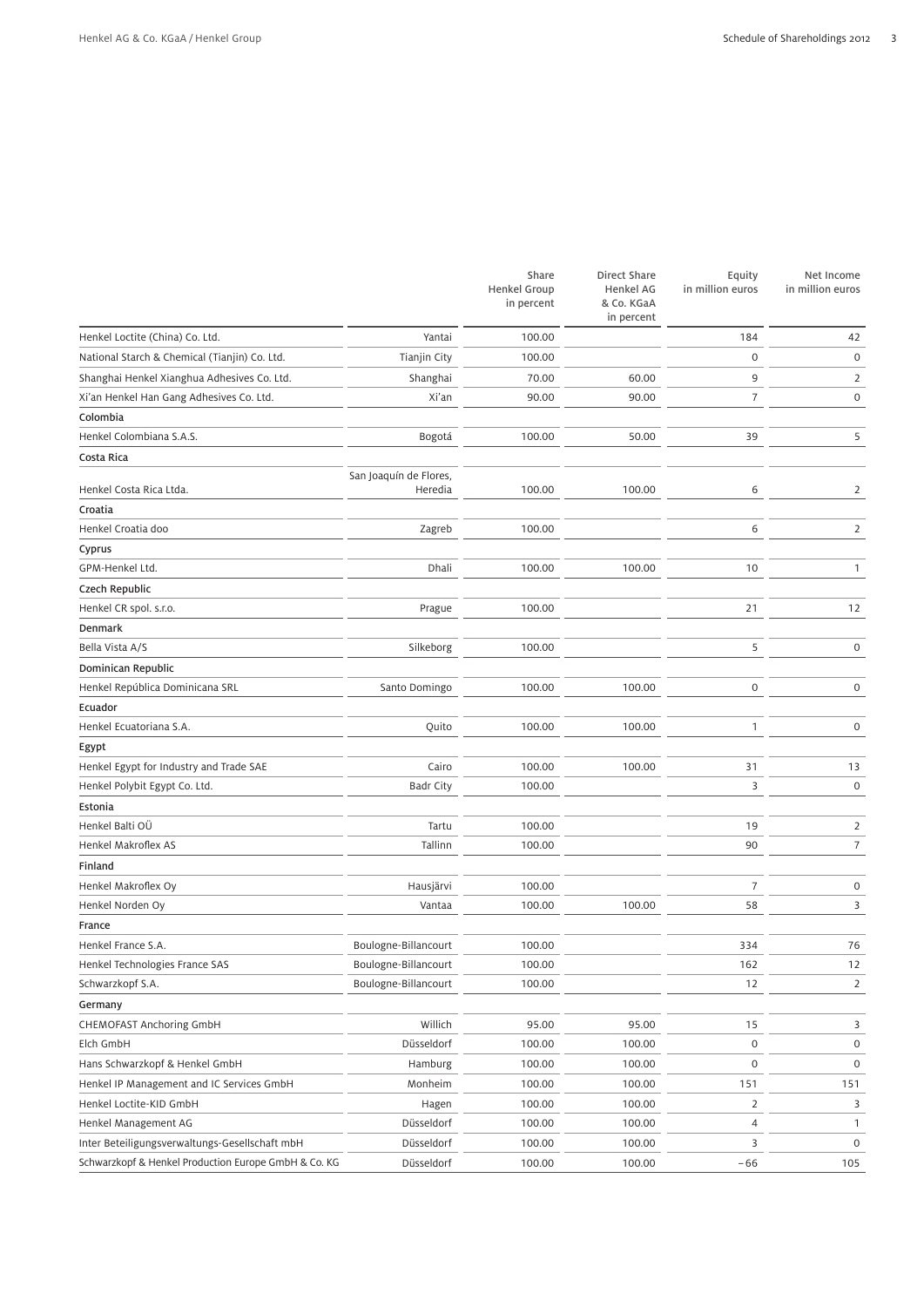|                                               |                 | Share<br><b>Henkel Group</b><br>in percent | Direct Share<br><b>Henkel AG</b><br>& Co. KGaA<br>in percent | Equity<br>in million euros | Net Income<br>in million euros |
|-----------------------------------------------|-----------------|--------------------------------------------|--------------------------------------------------------------|----------------------------|--------------------------------|
| <b>Great Britain</b>                          |                 |                                            |                                                              |                            |                                |
| Acheson Industries (Europe) Ltd.              | Hatfield        | 100.00                                     |                                                              | 41                         | 0                              |
| Henkel Loctite Adhesives Ltd.                 | Hatfield        | 100.00                                     |                                                              | $\overline{2}$             | $\mathsf{O}\xspace$            |
| Henkel Ltd.                                   | Hatfield        | 100.00                                     |                                                              | 229                        | 28                             |
| Multicore Solders Ltd.                        | Hatfield        | 100.00                                     |                                                              | $\mathbf 0$                | $\mathsf{O}\xspace$            |
| National Adhesives Holding Ltd.               | London          | 100.00                                     | 100.00                                                       | 41                         | 8                              |
| Purbond International Holdings Ltd.           | Hatfield        | 100.00                                     |                                                              | $\mathsf{O}\xspace$        | $\overline{7}$                 |
| Sovereign Specialty Chemicals Ltd.            | Hatfield        | 100.00                                     |                                                              | $\mathbf 0$                | 0                              |
| Greece                                        |                 |                                            |                                                              |                            |                                |
| Henkel Hellas S.A.                            | Athens-Moschato | 100.00                                     | 100.00                                                       | 28                         | $-2$                           |
| Guatemala                                     |                 |                                            |                                                              |                            |                                |
| Compañia de Bienes Raices Bella Vista S.A.    | Guatemala City  | 100.00                                     |                                                              | $\overline{2}$             | $\mathbf{1}$                   |
| Henkel Centroamericana S.A.                   | Guatemala City  | 100.00                                     | 100.00                                                       | $\overline{2}$             | $\mathbf{1}$                   |
| Henkel La Luz S.A.                            | Guatemala City  | 100.00                                     | 100.00                                                       | 37                         | 1                              |
| Hong Kong                                     |                 |                                            |                                                              |                            |                                |
| Henkel Hong Kong Holding Ltd.                 | Hong Kong       | 100.00                                     |                                                              | 194                        | 43                             |
| Henkel Hong Kong Ltd.                         | Hong Kong       | 100.00                                     |                                                              | 65                         | $\mathbf 0$                    |
| Hungary                                       |                 |                                            |                                                              |                            |                                |
| Henkel Magyarország Kft                       | <b>Budapest</b> | 100.00                                     |                                                              | 71                         | 11                             |
| India                                         |                 |                                            |                                                              |                            |                                |
| Henkel Adhesives Technologies India Pvt. Ltd. | Navi Mumbai     | 100.00                                     | 100.00                                                       | 58                         | 12                             |
| Henkel Chembond Surface Technologies Ltd.     | Navi Mumbai     | 51.00                                      | 51.00                                                        | $\overline{7}$             | 2                              |
| Henkel Teroson India Ltd.                     | New Delhi       | 51.00                                      | 51.00                                                        | $\overline{7}$             | 2                              |
| Indonesia                                     |                 |                                            |                                                              |                            |                                |
| PT Henkel Adhesive Technologies               | Jakarta         | 100.00                                     |                                                              | 35                         | 5                              |
| PT Henkel Footwear and Speciality Adhesives   | Tangerang       | 55.00                                      |                                                              | 7                          | 3                              |
| PT Henkel Indonesien                          | Jakarta Selatan | 84.70                                      |                                                              | 11                         | 6                              |
| Iran                                          |                 |                                            |                                                              |                            |                                |
| Henkel Industrie AG                           | Tehran          | 70.00                                      | 70.00                                                        | 15                         | 8                              |
| Henkel Pakvash PJSC                           | Tehran          | 60.00                                      | 60.00                                                        | 6                          | 5                              |
| Ireland                                       |                 |                                            |                                                              |                            |                                |
| Henkel Ireland Ltd.                           | Dublin          | 100.00                                     |                                                              | 85                         | 139                            |
| Henkel Ireland Operations and Research Ltd.   | Dublin          | 100.00                                     | 100.00                                                       | $-17$                      | - 29                           |
| Loctite (Ireland) Holding Ltd.                | Dublin          | 100.00                                     |                                                              | 117                        | $\boldsymbol{0}$               |
| Loctite (Overseas) Ltd.                       | Dublin          | 100.00                                     |                                                              | 1,071                      | 0                              |
| Israel                                        |                 |                                            |                                                              |                            |                                |
| Henkel Soad Ltd.                              | Haifa           | 100.00                                     | 100.00                                                       | 20                         | $\mathbf{1}$                   |
| Italy                                         |                 |                                            |                                                              |                            |                                |
| Henkel Italia S.p.A.                          | Milan           | 100.00                                     | 100.00                                                       | 290                        | 36                             |
| Jamaica                                       |                 |                                            |                                                              |                            |                                |
| Henkel Jamaica Ltd.                           | Kingston        | 100.00                                     | 100.00                                                       | $\overline{2}$             | 0                              |
| Japan                                         |                 |                                            |                                                              |                            |                                |
| Henkel Ablestik Japan Ltd.                    | Yokohama        | 100.00                                     |                                                              | 56                         | 5                              |
| Henkel Japan Ltd.                             | Tokyo           | 100.00                                     |                                                              | 249                        | 21                             |
| Schwarzkopf & Henkel KK                       | Tokyo           | 100.00                                     |                                                              | $-20$                      | $-3$                           |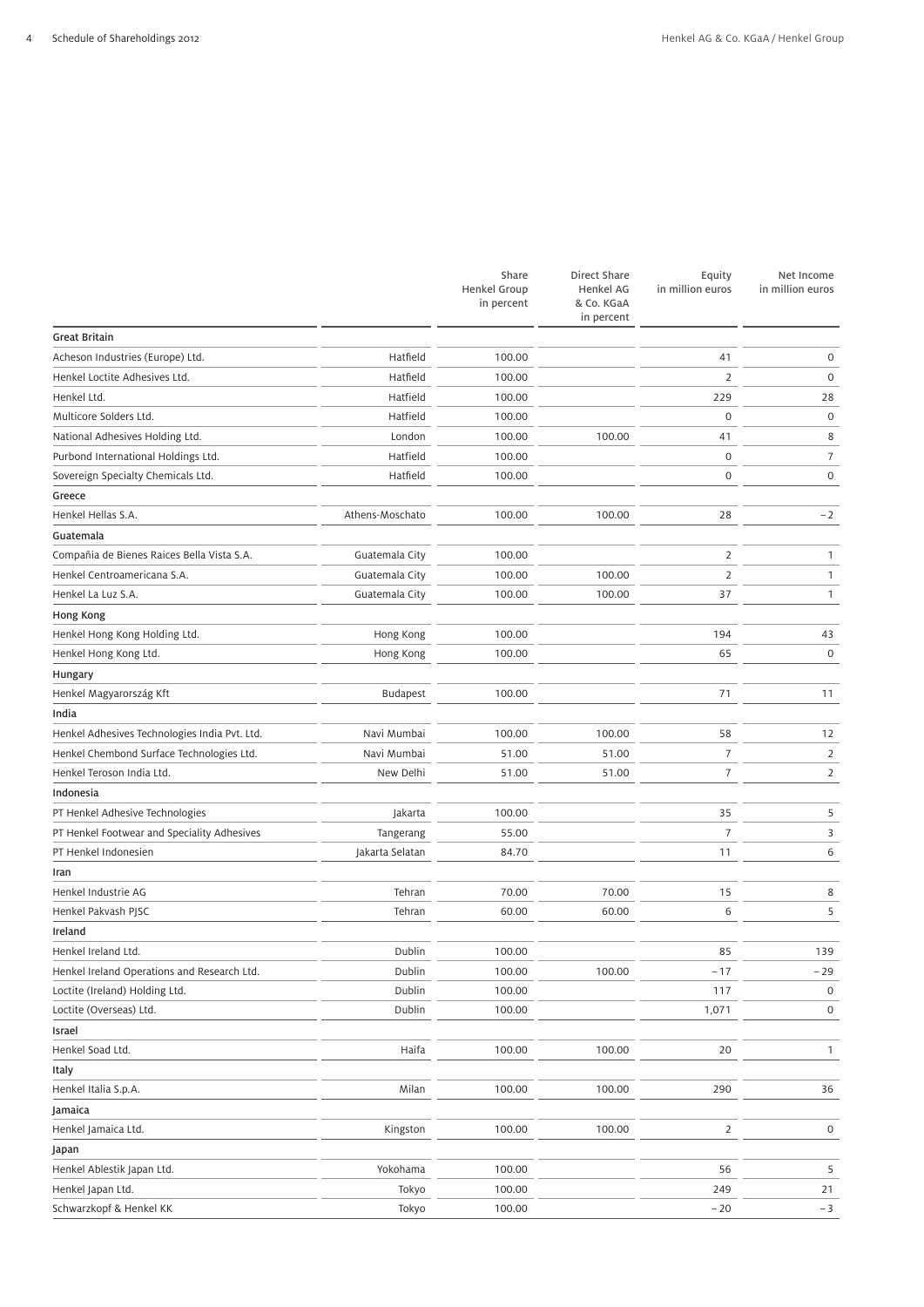|                                                       |                     | Share<br>Henkel Group<br>in percent | Direct Share<br>Henkel AG<br>& Co. KGaA<br>in percent | Equity<br>in million euros | Net Income<br>in million euros |
|-------------------------------------------------------|---------------------|-------------------------------------|-------------------------------------------------------|----------------------------|--------------------------------|
| Jordan                                                |                     |                                     |                                                       |                            |                                |
| Henkel Jordan PSC                                     | Amman               | 51.00                               | 51.00                                                 | 3                          | $-1$                           |
| Kazakhstan                                            |                     |                                     |                                                       |                            |                                |
| Henkel Bautechnik Kazakhstan TOO                      | Almaty              | 90.00                               |                                                       | $-6$                       | $-2$                           |
| Henkel Central Asia & Caucasus TOO                    | Almaty              | 100.00                              |                                                       | 8                          | 3                              |
| Kenya                                                 |                     |                                     |                                                       |                            |                                |
| Henkel Kenya Ltd.                                     | Nairobi             | 80.00                               | 80.00                                                 | 4                          | $\mathbf{1}$                   |
| Latvia                                                |                     |                                     |                                                       |                            |                                |
| Henkel Latvia SIA                                     | Riga                | 100.00                              |                                                       | 8                          | 2                              |
| Lebanon                                               |                     |                                     |                                                       |                            |                                |
| Detergenta Holding S.A.L.                             | <b>Beirut</b>       | 99.95                               |                                                       | 8                          | $-1$                           |
| Henkel Lebanon S.A.L.                                 | Beirut              | 50.00                               | 50.00                                                 | 18                         | $\overline{2}$                 |
| Luxembourg                                            |                     |                                     |                                                       |                            |                                |
| Euro Assets Liquidity Enhancement SICAV SIF S.à.r.l.  | Luxembourg          | 99.99                               | 99.99                                                 | 166                        | $\mathbf 0$                    |
| Henkel Luxembourg S.à.r.l.                            | Luxembourg          | 100.00                              | 100.00                                                | 1,397                      | 45                             |
| Henkel Re S.A.                                        | Luxembourg          | 100.00                              | 100.00                                                | 17                         | $\mathbf{1}$                   |
| Malaysia                                              |                     |                                     |                                                       |                            |                                |
| Dexter Electronic Materials (M) Sdn. Bhd.             | Kuala Lumpur        | 100.00                              | 100.00                                                | 1                          | 0                              |
| Dexter Hysol (Malaysia) Sdn. Bhd.                     | Kuala Lumpur        | 100.00                              |                                                       | $\mathbf 0$                | $\mathsf{O}\xspace$            |
| Henkel (Malaysia) Sdn. Bhd.                           | Ipoh                | 100.00                              | 100.00                                                | 38                         | 0                              |
| Henkel Adhesive Technologies Sdn. Bhd.                | Kuala Lumpur        | 100.00                              |                                                       | $\mathbf 0$                | $\mathsf{O}\xspace$            |
| Mexico                                                |                     |                                     |                                                       |                            |                                |
| Henkel Capital S.A. de C.V.                           | Ecatepec de Morelos | 100.00                              | 100.00                                                | 197                        | 20                             |
| Henkel Mexicana S.A. de C.V.                          | Ecatepec de Morelos | 100.00                              | 99.99                                                 | $\overline{2}$             | 2                              |
| Netherlands                                           |                     |                                     |                                                       |                            |                                |
| Henkel Adhesive Technologies (Japan) Holdings B.V.    | Nieuwegein          | 100.00                              |                                                       | 97                         | 20                             |
| Henkel Adhesive Technologies (Malaysia) Holdings B.V. | Nieuwegein          | 100.00                              |                                                       | 19                         | $\mathsf{O}\xspace$            |
| Henkel Nederland B.V.                                 | Nieuwegein          | 100.00                              | 100.00                                                | 2,698                      | 199                            |
| <b>Netherlands Antilles</b>                           |                     |                                     |                                                       |                            |                                |
| Findag Corporation N.V.                               | Curaçao             | 100.00                              |                                                       | 0                          | $\mathbf 0$                    |
| New Zealand                                           |                     |                                     |                                                       |                            |                                |
| Henkel New Zealand Ltd.                               | Auckland            | 100.00                              | 100.00                                                | 31                         | $\overline{2}$                 |
| Pakistan                                              |                     |                                     |                                                       |                            |                                |
| Henkel Industrial Adhesives Pakistan Pvt. Ltd.        | Karachi             | 100.00                              |                                                       | 1                          | $\mathbf{1}$                   |
| Peru                                                  |                     |                                     |                                                       |                            |                                |
| Henkel Peruana S.A.                                   | Lima                | 100.00                              | 100.00                                                | 4                          | $\mathbf 0$                    |
| Philippines                                           |                     |                                     |                                                       |                            |                                |
| Henkel Philippines, Inc.                              | City of Makati      | 100.00                              | 100.00                                                | 12                         | 3                              |
| Poland                                                |                     |                                     |                                                       |                            |                                |
| Henkel Polska Sp. z o.o.                              | Warsaw              | 100.00                              |                                                       | 109                        | 27                             |
| Portugal                                              |                     |                                     |                                                       |                            |                                |
| Henkel Ibérica Portugal, Unipessoal Lda.              | Bobadela            | 100.00                              |                                                       | 10                         | 3                              |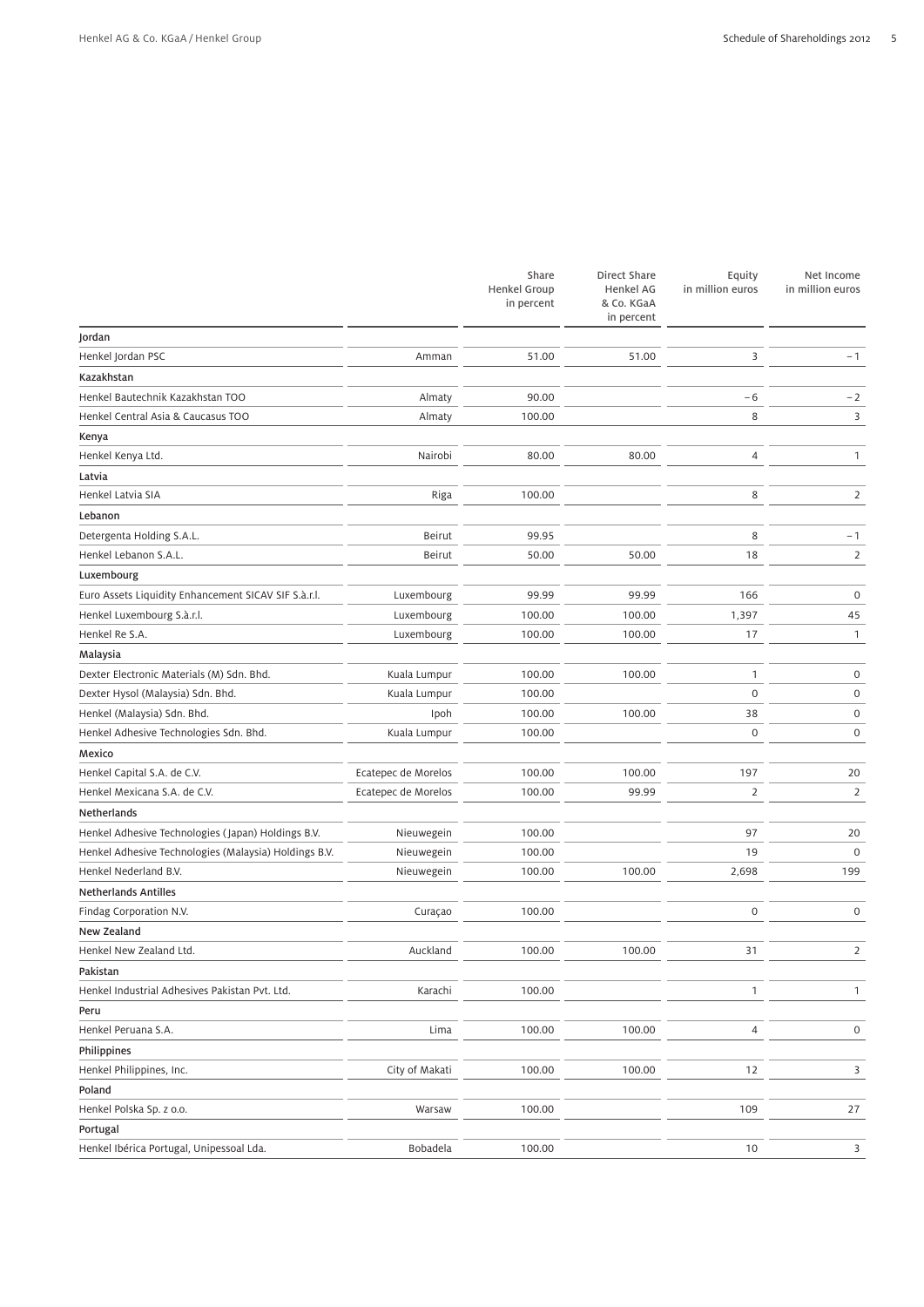|                                                               |                   | Share<br><b>Henkel Group</b><br>in percent | Direct Share<br>Henkel AG<br>& Co. KGaA<br>in percent | Equity<br>in million euros | Net Income<br>in million euros |
|---------------------------------------------------------------|-------------------|--------------------------------------------|-------------------------------------------------------|----------------------------|--------------------------------|
| Romania                                                       |                   |                                            |                                                       |                            |                                |
| Henkel Romania Srl                                            | <b>Bucharest</b>  | 100.00                                     |                                                       | 55                         | 10                             |
| Russia                                                        |                   |                                            |                                                       |                            |                                |
| 000 Henkel Bautechnik                                         | Kolomna           | 66.00                                      | 66.00                                                 | 54                         | 21                             |
| 000 Henkel Rus                                                | Moscow            | 100.00                                     | 100.00                                                | 234                        | 123                            |
| Saudi Arabia                                                  |                   |                                            |                                                       |                            |                                |
| Arabian Company for Detergents Ltd.                           | Riyadh            | 100.00                                     |                                                       | $-7$                       | $\mathsf{O}\xspace$            |
| Henkel Arabia for Home and<br>Personal Care Products Co. Ltd. | Riyadh            | 100.00                                     | 95.00                                                 | 32                         | 9                              |
| Henkel Saudi Arabia Detergents Co. Ltd.                       | Riyadh            | 100.00                                     | 45.00                                                 | 5                          |                                |
| National Adhesives Ltd.                                       | Dammam            | 53.00                                      |                                                       | 57                         | 11                             |
| Serbia                                                        |                   |                                            |                                                       |                            |                                |
| Henkel Srbija d.o.o.                                          | Belgrade          | 99.88                                      |                                                       | 52                         | 12                             |
| Singapore                                                     |                   |                                            |                                                       |                            |                                |
| Henkel Singapore Pte. Ltd.                                    | Singapore         | 100.00                                     | 100.00                                                | $-69$                      | 3                              |
| National Starch & Chemical (Singapore) Pte. Ltd.              | Singapore         | 100.00                                     |                                                       | $\mathbf{1}$               | $-1$                           |
| Slovakian Republic                                            |                   |                                            |                                                       |                            |                                |
| Henkel Slovensko spol. s.r.o.                                 | <b>Bratislava</b> | 100.00                                     |                                                       | 17                         | 8                              |
| Slovenia                                                      |                   |                                            |                                                       |                            |                                |
| Henkel Maribor d.o.o.                                         | Maribor           | 100.00                                     |                                                       | 0                          | $\mathsf{O}\xspace$            |
| Henkel Slovenija d.o.o.                                       | Maribor           | 100.00                                     |                                                       | 46                         | 26                             |
| South Africa                                                  |                   |                                            |                                                       |                            |                                |
| Henkel South Africa (Pty.) Ltd.                               | Johannesburg      | 74.00                                      |                                                       | 50                         | 12                             |
| South Korea                                                   |                   |                                            |                                                       |                            |                                |
| Henkel Home Care Korea Ltd.                                   | Seoul             | 100.00                                     |                                                       | 91                         | 3                              |
| Henkel Technologies (Korea) Ltd.                              | Choongnam         | 100.00                                     | 100.00                                                | 161                        | 31                             |
| Spain                                                         |                   |                                            |                                                       |                            |                                |
| Henkel Ibérica S.A.                                           | Barcelona         | 100.00                                     | 25.00                                                 | 231                        | 30                             |
| Sweden                                                        |                   |                                            |                                                       |                            |                                |
| Henkel Adhesive Technologies Norden AB                        | Norrköping        | 100.00                                     |                                                       | 87                         | 3                              |
| Henkel Norden AB                                              | Stockholm         | 100.00                                     |                                                       | 82                         | 5                              |
| Switzerland                                                   |                   |                                            |                                                       |                            |                                |
| Henkel & Cie. AG                                              | Pratteln          | 100.00                                     |                                                       | 41                         | 21                             |
| Purbond AG                                                    | Neukirch          | 100.00                                     |                                                       | 19                         | 2                              |
| Syria                                                         |                   |                                            |                                                       |                            |                                |
| Henkel Syria S.A.S.                                           | Aleppo            | 100.00                                     |                                                       | 11                         | 5                              |
| Taiwan                                                        |                   |                                            |                                                       |                            |                                |
| Henkel Taiwan Ltd.                                            | Taipei            | 100.00                                     |                                                       | $-7$                       | $\mathbf{1}$                   |
| Tanzania                                                      |                   |                                            |                                                       |                            |                                |
| Henkel Chemicals East Africa Ltd.                             | Dar es Salaam     | 100.00                                     | 100.00                                                | $\mathsf{O}\xspace$        | 0                              |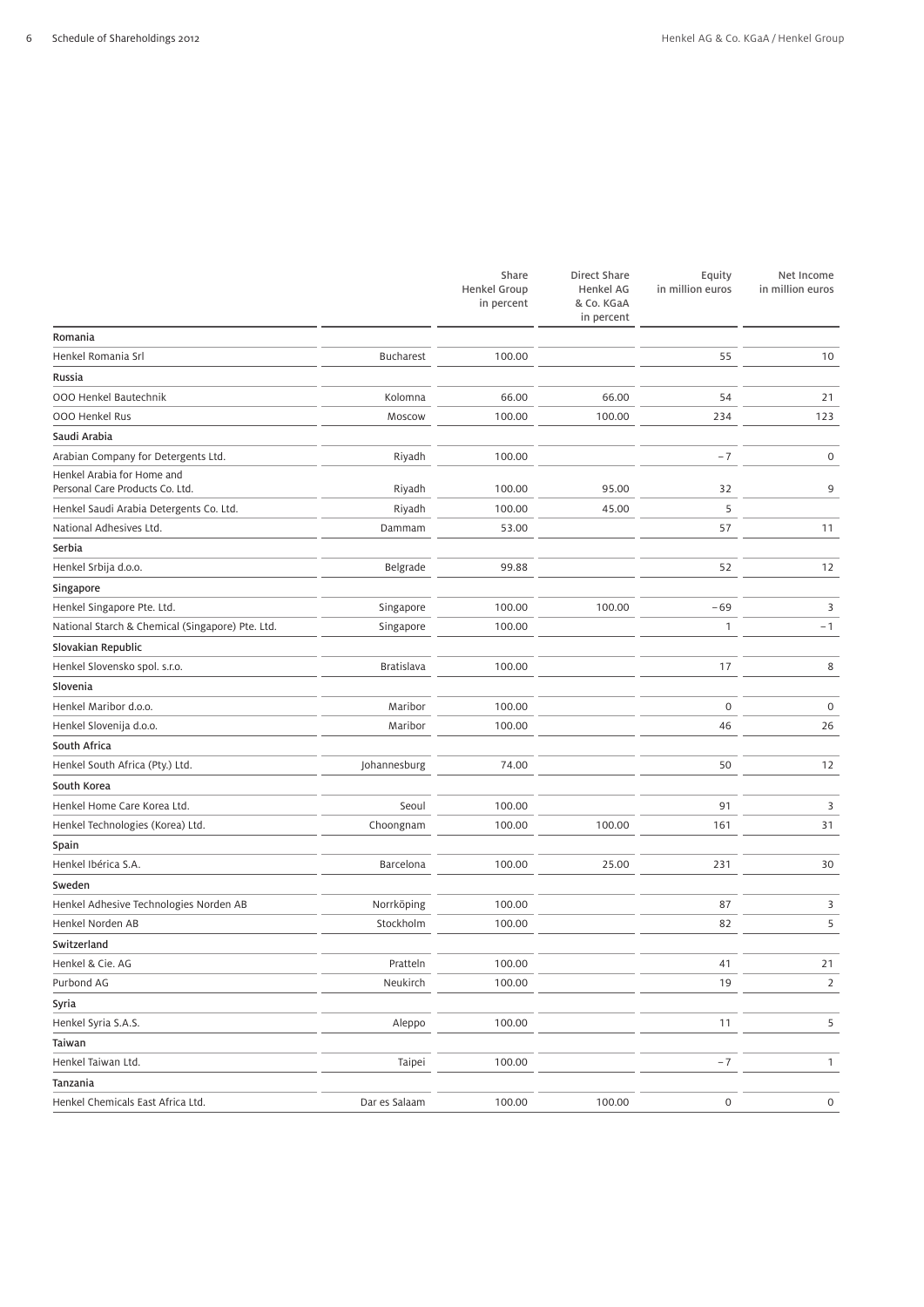|                                                       |                                | Share<br><b>Henkel Group</b><br>in percent | Direct Share<br><b>Henkel AG</b><br>& Co. KGaA<br>in percent | Equity<br>in million euros | Net Income<br>in million euros |
|-------------------------------------------------------|--------------------------------|--------------------------------------------|--------------------------------------------------------------|----------------------------|--------------------------------|
| Thailand                                              |                                |                                            |                                                              |                            |                                |
| Henkel (Siam) Adhesive Technologies Ltd.              | Samut Prakarn,<br>Bansaothong  | 51.00                                      |                                                              | 16                         | 2                              |
| Henkel (Thailand) Ltd.                                | Bangkok                        | 100.00                                     | 100.00                                                       | 36                         | 7                              |
| Henkel Adhesive Technologies Trading (Thailand) Ltd.  | Bangkok                        | 100.00                                     |                                                              | 11                         | $\mathbf 0$                    |
| Yamahatsu (Thailand) Co. Ltd.                         | Chonburi                       | 70.00                                      | 70.00                                                        | 8                          | 2                              |
| <b>Tunisia</b>                                        |                                |                                            |                                                              |                            |                                |
| Henkel Alki Distribution S.A.R.L.                     | Tunis                          | 99.96                                      |                                                              | $\mathbf 0$                | 1                              |
| Henkel Extra-Colle S.A.                               | Tunis                          | 100.00                                     | 100.00                                                       | $\overline{7}$             | 1                              |
| Henkel Trading Maghreb S.A.R.L.                       | Tunis                          | 100.00                                     |                                                              | $\overline{2}$             | $\mathbf 0$                    |
| Henkel Tunisie S.A.                                   | Tunis                          | 100.00                                     | 100.00                                                       | 28                         | 6                              |
| Turkey                                                |                                |                                            |                                                              |                            |                                |
| Eczacibasi Schwarzkopf Kuafor Urunleri Pazarlama A.S. | Istanbul                       | 50.00                                      | 50.00                                                        | $\overline{2}$             | 0                              |
| Türk Henkel Kimya Sanayi ve Ticaret A.S.              | Istanbul                       | 100.00                                     |                                                              | 150                        | 23                             |
| Ukraine                                               |                                |                                            |                                                              |                            |                                |
| Henkel Bautechnik (Ukraina) TOB                       | Vyshgorod                      | 100.00                                     |                                                              | 79                         | 21                             |
| Henkel Ceresit Ukraine TOB                            | Vyshgorod                      | 100.00                                     |                                                              | $\mathbf 0$                | $\mathbf 0$                    |
| Henkel Ukraine TOB                                    | Kiev                           | 100.00                                     | 18.83                                                        | 30                         | 8                              |
| United Arab Emirates                                  |                                |                                            |                                                              |                            |                                |
| Henkel Jebel Ali FZCO                                 | Dubai                          | 100.00                                     | 80.00                                                        | $-16$                      | $-5$                           |
| Henkel Polybit Industries Co. Ltd.                    | Umm Al Quwain                  | 49.00                                      | 49.00                                                        | 53                         | 12                             |
| Roof Care Co.                                         | Sharjah                        | 100.00                                     |                                                              | 5                          | $\overline{2}$                 |
| USA                                                   |                                |                                            |                                                              |                            |                                |
| Dexter Hysol Aerospace LLC                            | <b>Bay Point</b>               | 100.00                                     |                                                              | 45                         | $-3$                           |
| Dial International, Inc.                              | Phoenix                        | 100.00                                     |                                                              | 269                        | 9                              |
| Henkel Consumer Goods, Inc.                           | Wilmington                     | 100.00                                     |                                                              | 2,229                      | 55                             |
| Henkel Corporation                                    | Wilmington                     | 100.00                                     |                                                              | 2,052                      | 222                            |
| Henkel Electronic Materials LLC                       | Wilmington                     | 100.00                                     |                                                              | 884                        | $-4$                           |
| Henkel Lux LLC                                        | Wilmington                     | 100.00                                     |                                                              | 1,395                      | 45                             |
| Henkel of America, Inc.                               | Wilmington                     | 100.00                                     | 70.58                                                        | 1,562                      | 646                            |
| Henkel Puerto Rico, Inc.                              | Hartford                       | 100.00                                     |                                                              | 24                         | 0                              |
| Henkel US LLC                                         | Wilmington                     | 100.00                                     |                                                              | $-1$                       | $-1$                           |
| Pure & Natural Company                                | Phoenix                        | 100.00                                     |                                                              | 867                        | 11                             |
| Resin Technology Group LLC                            | <b>Boston</b>                  | 100.00                                     |                                                              | 24                         | 4                              |
| The Dial Corporation                                  | Wilmington                     | 100.00                                     |                                                              | 1,468                      | 114                            |
| Venezuela                                             |                                |                                            |                                                              |                            |                                |
| Henkel Venezolana S.A.                                | Guacara,<br>Estado de Carabobo | 100.00                                     | 100.00                                                       | $\boldsymbol{0}$           | $-8$                           |
| ICI Venezolana S.A.                                   | Valencia                       | 100.00                                     |                                                              | $\mathbf 0$                | 0                              |
| National Starch & Chemical C.A.                       | Valencia                       | 100.00                                     |                                                              | $\mathsf{O}\xspace$        | 0                              |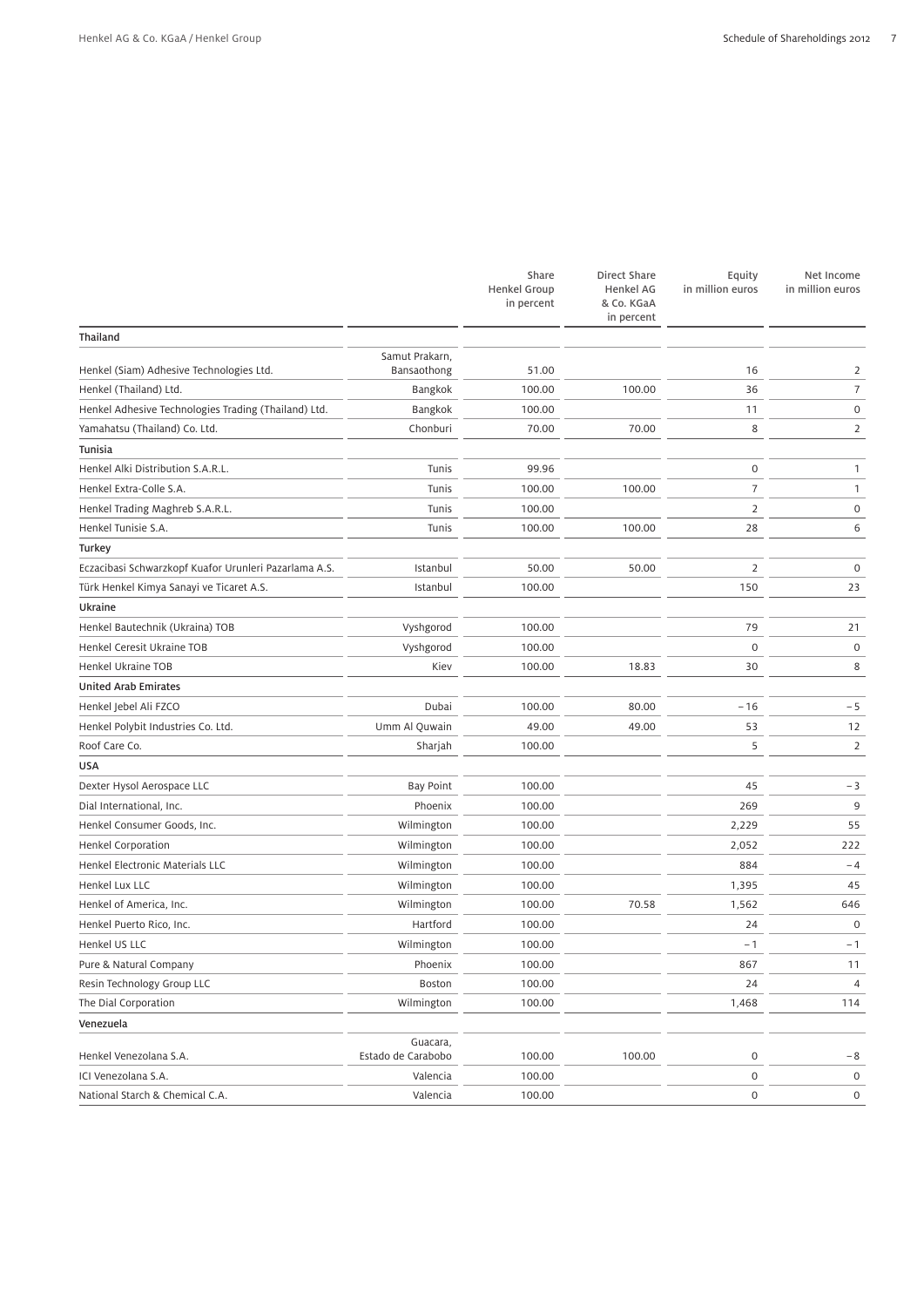|                                               |                            | Share<br>Henkel Group<br>in percent | Direct Share<br>Henkel AG<br>& Co. KGaA<br>in percent | Equity<br>in million euros | Net Income<br>in million euros |
|-----------------------------------------------|----------------------------|-------------------------------------|-------------------------------------------------------|----------------------------|--------------------------------|
| Vietnam                                       |                            |                                     |                                                       |                            |                                |
| Henkel Adhesive Technologies Vietnam Co. Ltd. | Bien Hoa                   | 100.00                              |                                                       | 34                         |                                |
| Henkel Vietnam Co. Ltd.                       | <b>Binh Duong Province</b> | 100.00                              | 100.00                                                | 4                          | $-3$                           |
| Virgin Islands (British)                      |                            |                                     |                                                       |                            |                                |
| Hexagon Business Corporation                  | Road Town, Tortola         | 100.00                              | 100.00                                                |                            | 0                              |

Information on equity and net income per documents prepared for the consolidated financial statements.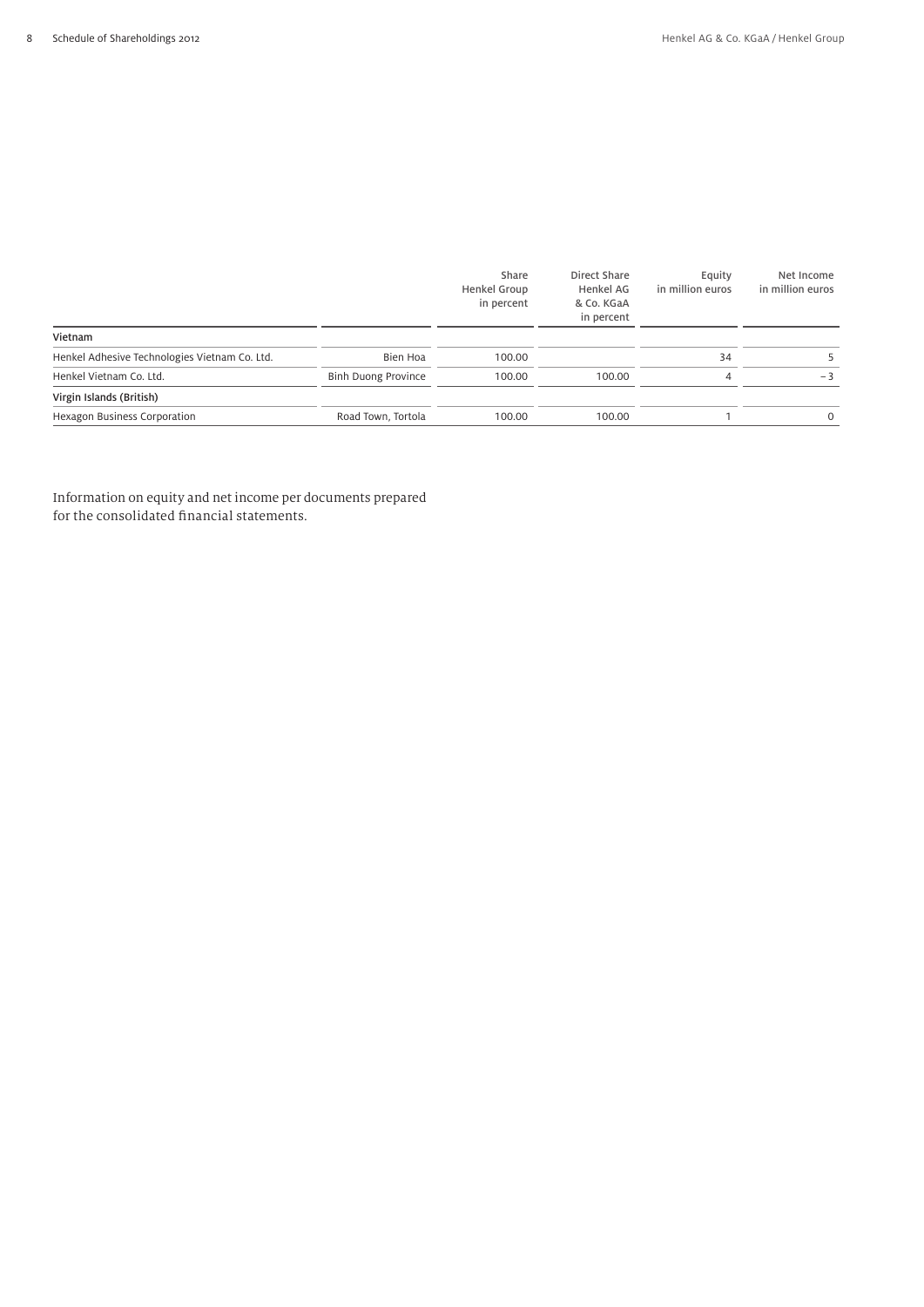## **2. Subsidiaries not consolidated**

|                                                    |                     | Share<br><b>Henkel Group</b> | Direct Share<br><b>Henkel AG</b> | Equity<br>in million euros | Net Income<br>in million euros | <b>Notes</b>  |
|----------------------------------------------------|---------------------|------------------------------|----------------------------------|----------------------------|--------------------------------|---------------|
|                                                    |                     | in percent                   | & Co. KGaA<br>in percent         |                            |                                |               |
| Argentina                                          |                     |                              |                                  |                            |                                |               |
| The Dial Corporation Argentina S.A.                | <b>Buenos Aires</b> | 100.00                       |                                  | $\boldsymbol{0}$           | $\mathbf 0$                    | (5)           |
| Austria                                            |                     |                              |                                  |                            |                                |               |
| Persil-Altersunterstützung GmbH                    | Vienna              | 100.00                       |                                  | $\mathbf 0$                |                                | (1), (6)      |
| Schwarzkopf & Henkel GmbH                          | Vienna              | 100.00                       |                                  | $\Omega$                   |                                | (1),(6)       |
| Germany                                            |                     |                              |                                  |                            |                                |               |
| CHEMPHAR Handels- und Exportgesellschaft mbH       | Hamburg             | 100.00                       | 100.00                           | $\mathbf 0$                |                                | $(1)$ , $(6)$ |
| Clynol GmbH                                        | Hamburg             | 100.00                       | 100.00                           | $\mathbf 0$                |                                | $(1)$ , $(6)$ |
| Erste Deutsche Walfang GmbH                        | Hamburg             | 100.00                       | 100.00                           | $\mathbf 0$                | $\mathbf 0$                    | (6)           |
| Forstverwaltung Brannenburg Geschäftsführungs-GmbH | Düsseldorf          | 100.00                       | 100.00                           | $\mathbf 0$                | $\mathbf 0$                    | (6)           |
| Forstverwaltung Brannenburg GmbH & Co. OHG         | Brannenburg         | 100.00                       | 100.00                           |                            | $\mathbf 0$                    | (6)           |
| Henkel Erste Verwaltungsgesellschaft mbH           | Düsseldorf          | 100.00                       | 100.00                           | $\overline{2}$             |                                | $(1)$ , $(6)$ |
| Henkel Wasch- und Reinigungsmittel GmbH            | Düsseldorf          | 100.00                       | 100.00                           | 2                          | -                              | $(1)$ , $(6)$ |
| Indola GmbH                                        | Hamburg             | 100.00                       | 100.00                           | 2                          | $\overline{\phantom{0}}$       | (1), (6)      |
| Schwarzkopf & Henkel GmbH                          | Düsseldorf          | 100.00                       | 100.00                           |                            |                                | (1), (6)      |
| Slovenia                                           |                     |                              |                                  |                            |                                |               |
| Henkel-Storitve d.o.o.                             | Maribor             | 100.00                       |                                  | $\mathbf 0$                | $\mathsf{O}\xspace$            | (6)           |
| <b>USA</b>                                         |                     |                              |                                  |                            |                                |               |
| Dial Argentina Holdings, Inc.                      | Phoenix             | 100.00                       |                                  | n.a.                       | n.a.                           | (8)           |

(1) Profit/loss transfer agreement.

(5) Equity and Net Income as of June 30, 2011.

(6) Equity and Net Income as of December 31, 2011.

 $(8)$  n.a. = not applicable.

Information on equity and net income per statutory financial statements.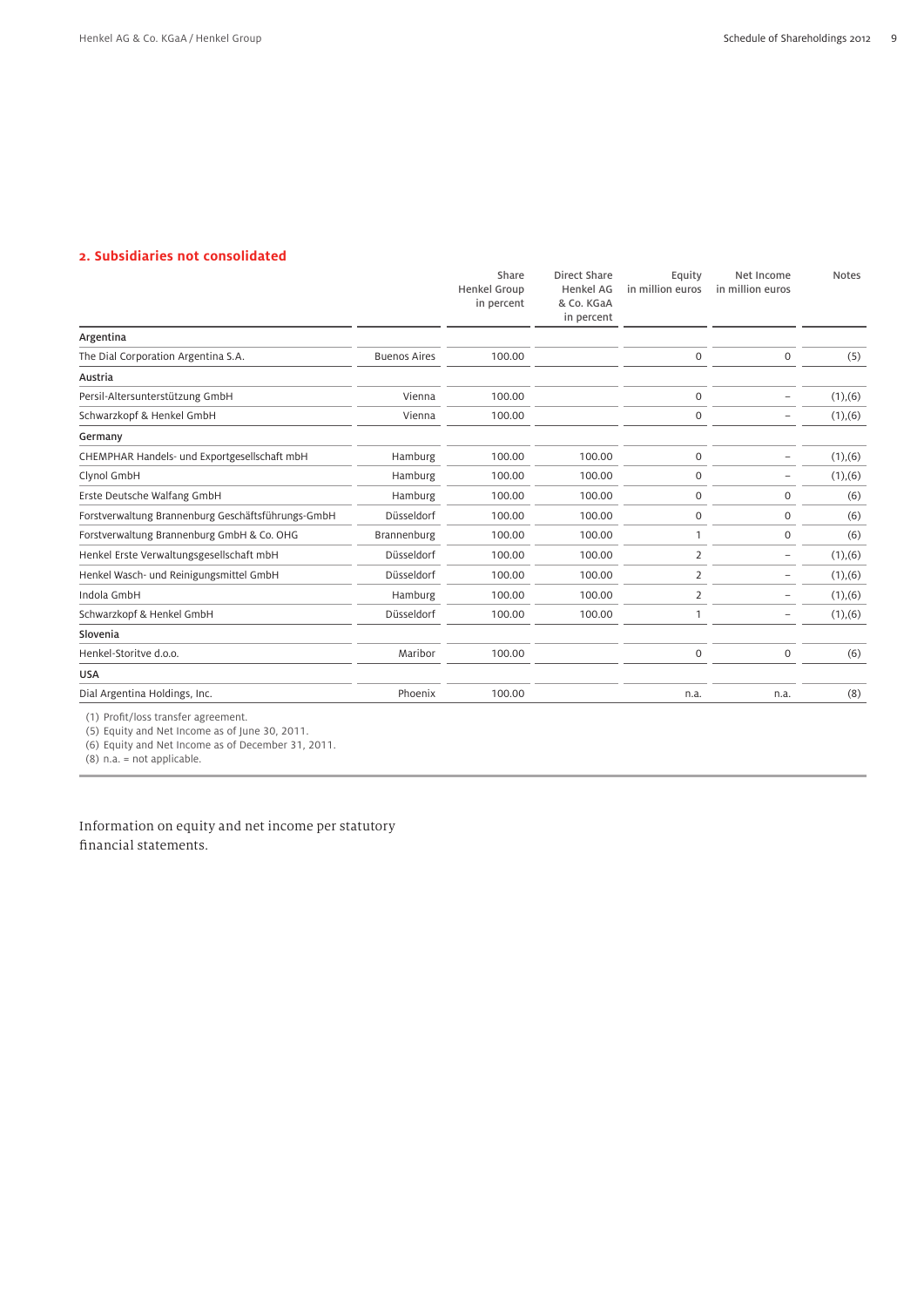# **3. Equity consolidated investments**

#### **in associates**

|                                    |           | Share<br>Henkel Group<br>in percent | Direct Share<br>& Co. KGaA<br>in percent | Eauity<br>Henkel AG in million euros in million euros | Net Income | <b>Notes</b> |
|------------------------------------|-----------|-------------------------------------|------------------------------------------|-------------------------------------------------------|------------|--------------|
| Hong Kong                          |           |                                     |                                          |                                                       |            |              |
| Dekel Investment Holdings Ltd.     | Hong Kong | 45.00                               |                                          | n.a.                                                  | n.a.       | (4)          |
| (4) Established February 23, 2012. |           |                                     |                                          |                                                       |            |              |

Information on equity and net income per statutory financial statements.

## **4. Investments in associates**

|                                                                          |                    | Share<br><b>Henkel Group</b><br>in percent | Direct Share<br>Henkel AG<br>& Co. KGaA<br>in percent | Equity<br>in million euros | Net Income<br>in million euros | <b>Notes</b> |
|--------------------------------------------------------------------------|--------------------|--------------------------------------------|-------------------------------------------------------|----------------------------|--------------------------------|--------------|
| <b>Bahrain</b>                                                           |                    |                                            |                                                       |                            |                                |              |
| Henkel Adhesives Middle East E.C.                                        | Manama             | 50.00                                      | 50.00                                                 | n.a.                       | n.a.                           | (8)          |
| Egypt                                                                    |                    |                                            |                                                       |                            |                                |              |
| Henkel Technologies Egypt SAE                                            | Cairo              | 50.00                                      | 50.00                                                 | n.a.                       | n.a.                           | (8)          |
| Germany                                                                  |                    |                                            |                                                       |                            |                                |              |
| CANTICA Beteiligungsgesellschaft mbH                                     | Düsseldorf         | 99.00                                      | 99.00                                                 | 3                          | 1                              | (6)          |
| Entsorgungszentrum Düsseldorf Süd GmbH                                   | Düsseldorf         | 50.00                                      | 50.00                                                 | 0                          | $\mathbf 0$                    | (6)          |
| Fandus Grundstücksvermietungsgesellschaft mbH & Co.<br>Objekt Willich KG | Pullach im Isartal | 98.95                                      |                                                       | $\mathbf 0$                | $\mathbf 0$                    | (6)          |
| KARANTO Corrosion Protection Technologies GmbH                           | Düsseldorf         | 50.00                                      | 50.00                                                 |                            | $\mathbf 0$                    | (6)          |
| <b>Great Britain</b>                                                     |                    |                                            |                                                       |                            |                                |              |
| Ten Lifestyle Management Ltd.                                            | London             | 35.42                                      | 35.42                                                 | 3                          | $\mathbf 0$                    | (2)          |
| Guatemala                                                                |                    |                                            |                                                       |                            |                                |              |
| Tanques del Atlántico S.A.                                               | Guatemala City     | 50.00                                      |                                                       | $\mathbf 0$                | $\mathbf 0$                    | (6)          |
| Mexico                                                                   |                    |                                            |                                                       |                            |                                |              |
| Hysol Indael de México S.A. de C.V.                                      | Mexico City        | 49.00                                      |                                                       | 5                          | $\mathbf 0$                    | (6)          |

(2) Equity and Net Income as of August 31, 2011.

(6) Equity and Net Income as of December 31, 2011.

(8) n.a. = not applicable.

Information on equity and net income per statutory financial statements.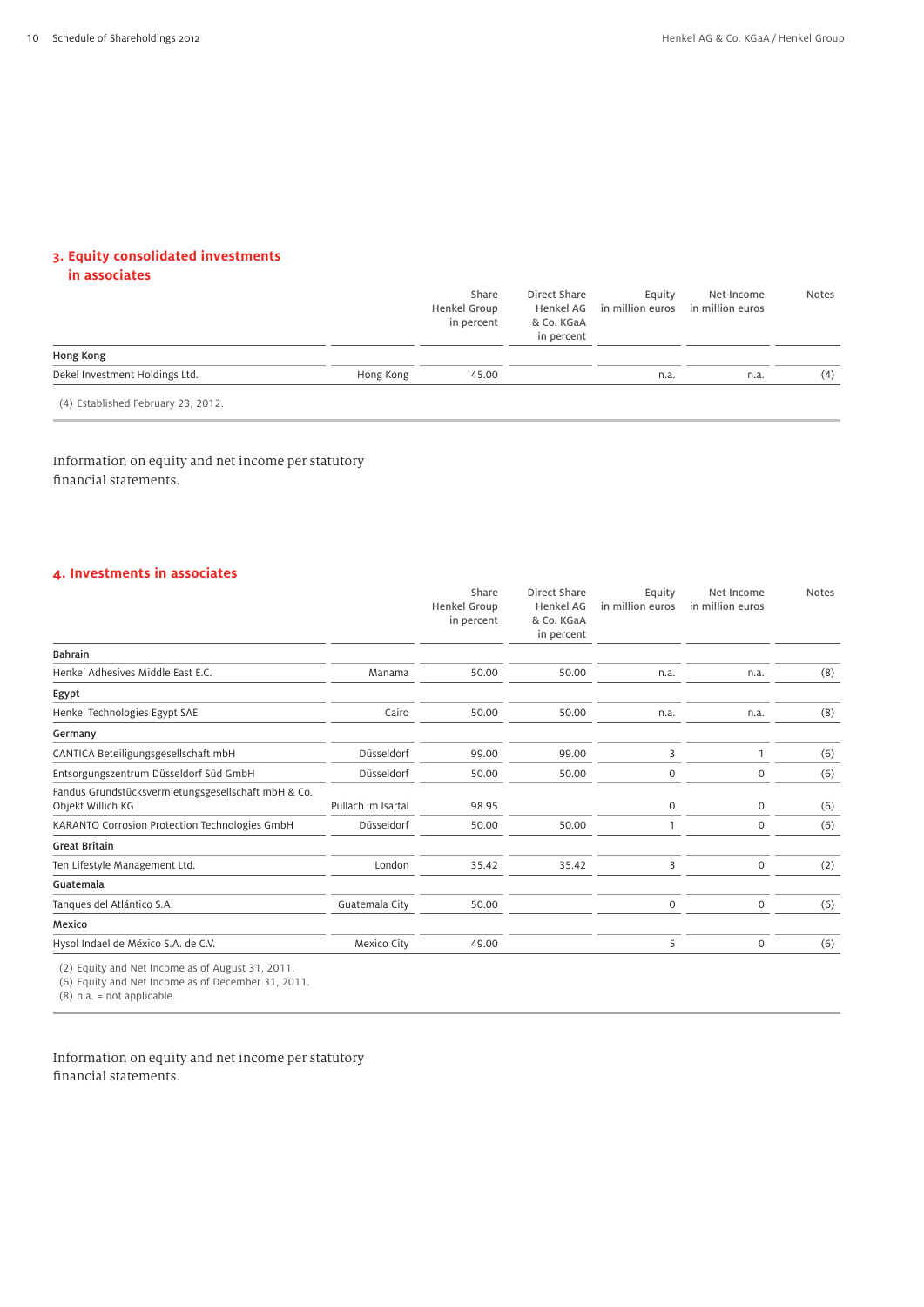## **5. Other shares**

|                                                  |                 | Share<br><b>Henkel Group</b> | Direct Share<br><b>Henkel AG</b><br>& Co. KGaA | Equity<br>in million euros | Net Income<br>in million euros | Notes |
|--------------------------------------------------|-----------------|------------------------------|------------------------------------------------|----------------------------|--------------------------------|-------|
|                                                  |                 | in percent                   | in percent                                     |                            |                                |       |
| <b>Barbados</b>                                  |                 |                              |                                                |                            |                                |       |
| Primex Ltd.                                      | Bridgetown      | 0.79                         |                                                | 26                         | 5                              | (6)   |
| Germany                                          |                 |                              |                                                |                            |                                |       |
| ISR Internationale Schule am Rhein in Neuss GmbH | <b>Neuss</b>    | 2.94                         | 2.94                                           | $-2$                       | $-1$                           | (7)   |
| PDR Recycling GmbH & Co. KG                      | Thurnau         | 3.60                         | 3.60                                           | $\overline{2}$             | $\mathsf{O}\xspace$            | (6)   |
| Japan                                            |                 |                              |                                                |                            |                                |       |
| Fujikura Kasei Co. Ltd.                          | Tokyo           | 0.03                         |                                                | 218                        | 10                             | (3)   |
| Unicharm Corporation                             | Ehime           | 0.01                         |                                                | 2,220                      | 282                            | (3)   |
| Mexico                                           |                 |                              |                                                |                            |                                |       |
|                                                  | Lerma Estado de |                              |                                                |                            |                                |       |
| Reciclagua Ambiental S.A. de C.V.                | México          | 0.09                         |                                                | n.a.                       | n.a.                           | (8)   |
| Nigeria                                          |                 |                              |                                                |                            |                                |       |
| Henkel Chemicals (Nigeria) Ltd.                  | Lagos           | 15.75                        | 15.75                                          | n.a.                       | n.a.                           | (8)   |
| Poland                                           |                 |                              |                                                |                            |                                |       |
| Rekopol S.A.                                     | Warsaw          | 5.26                         |                                                | 2                          | $\mathsf{O}\xspace$            | (6)   |
| Serbia                                           |                 |                              |                                                |                            |                                |       |
| 14 Oktobar a.d.                                  | Kruševac        | 0.17                         |                                                | $-36$                      | $\mathsf{O}\xspace$            | (6)   |
| Slovakia                                         |                 |                              |                                                |                            |                                |       |
| ENVI-PAK a.s.                                    | Bratislava      | 12.50                        |                                                | 3                          | $\mathsf{O}\xspace$            | (6)   |

(3) Equity and Net Income as of March 31, 2012.

(6) Equity and Net Income as of December 31, 2011.

(7) Equity and Net Income as of July 31, 2011.

(8) n.a. = not applicable.

Information on equity and net income per statutory financial statements.